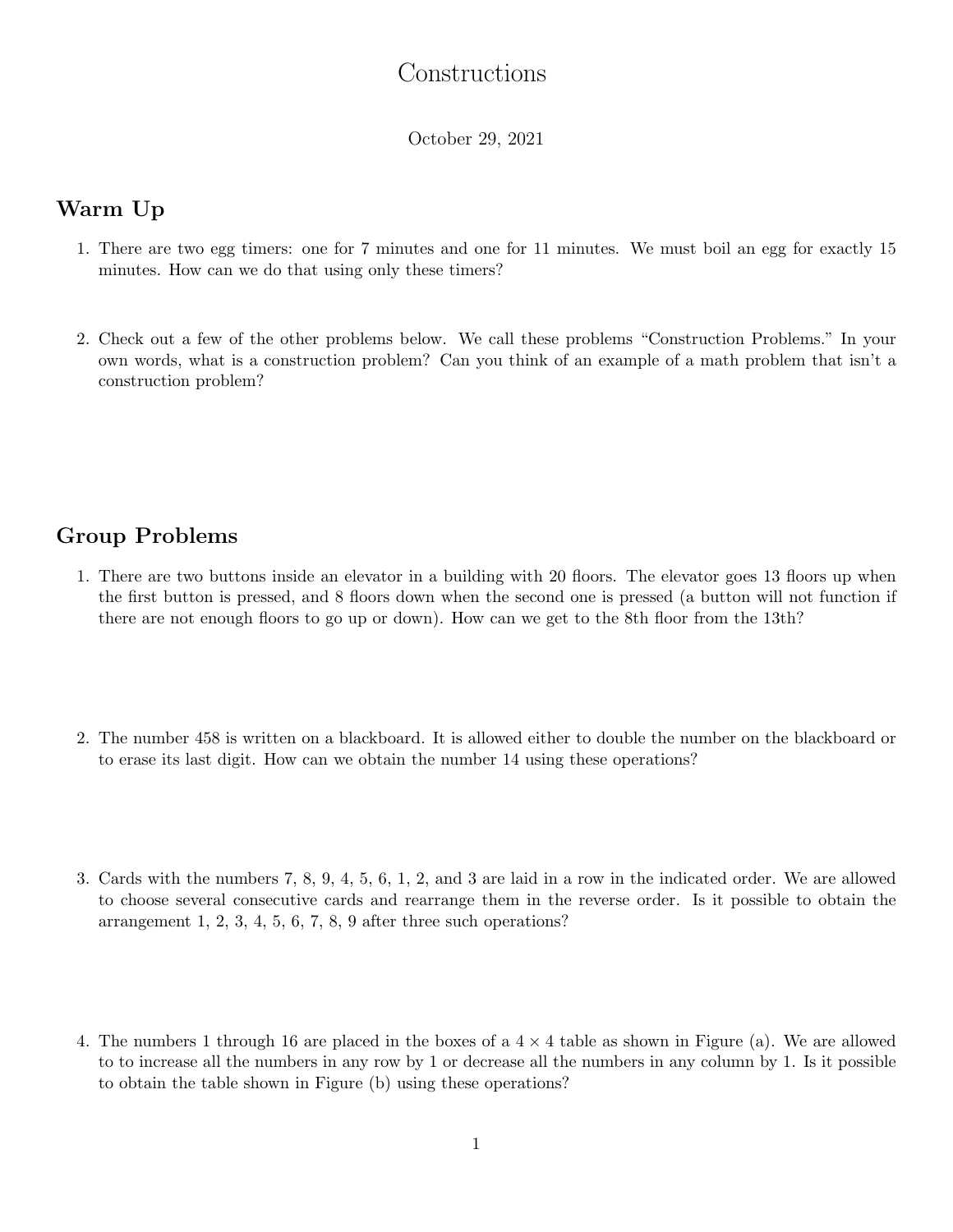

- 5. Is it possible to write the numbers 1 through 100 in a row in such a way that the (positive) difference between any two neighboring numbers is not less than 50?
- 6. Divide a set of stones which weigh  $1g, 2g, 3g, \ldots, 555g$  into three heaps of equal weight.
- 7. Fill the boxes of a  $4 \times 4$  table with non-zero numbers so that the sum of the numbers in the corners of any  $2 \times 2$ ,  $3 \times 3$ , or  $4 \times 4$  square is zero.
- 8. Is it possible to label the edges of a cube using the numbers 1 through 12 in such a way that the sums of the numbers on any two faces of the cube are equal?
- 9. Is it possible to place the numbers 0 through 9 in the circles in Figures 59 without repetitions so that all the sums of the numbers in the vertices of the shaded triangles are equal?